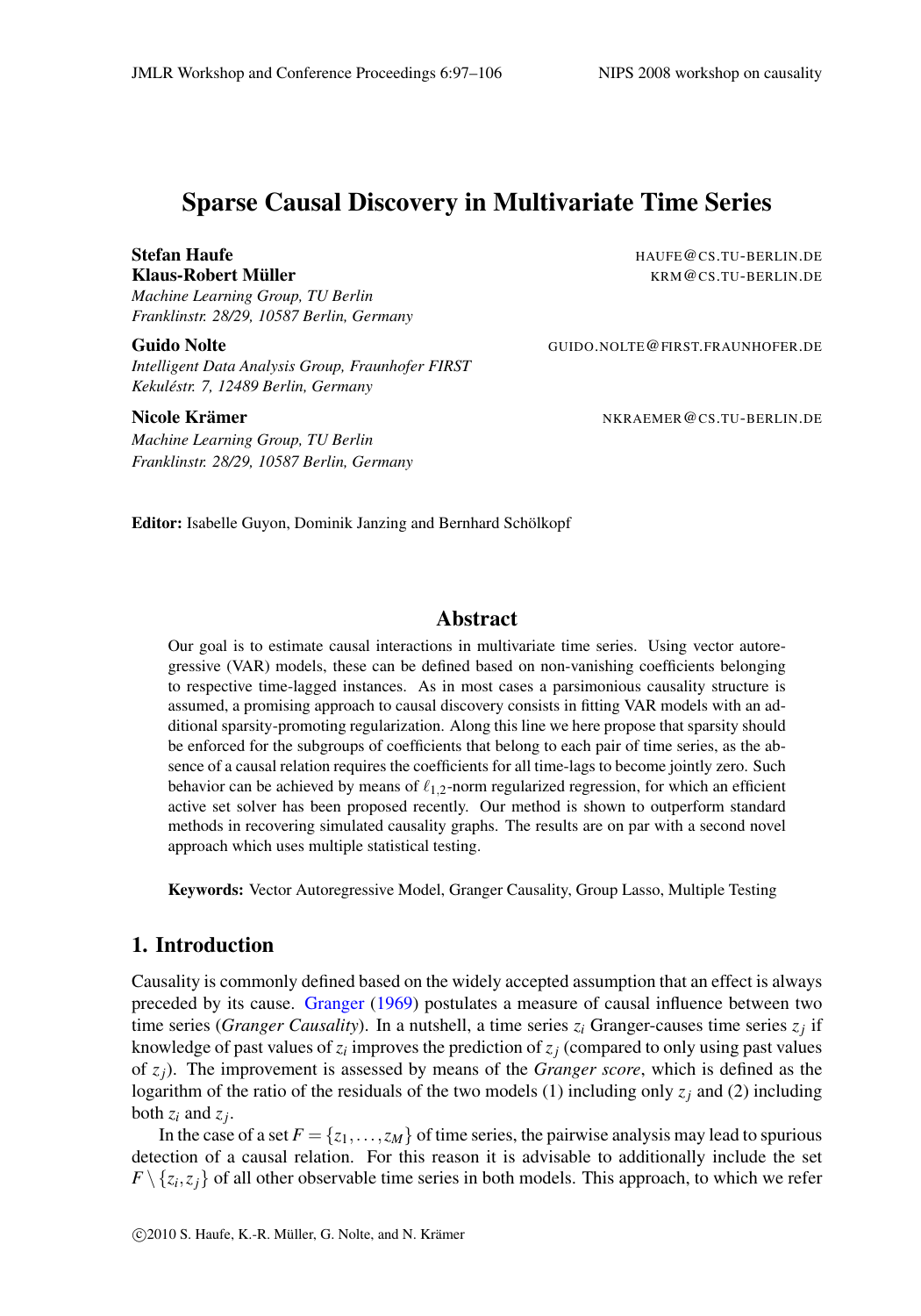#### HAUFE MÜLLER NOLTE KRÄMER

as *complete* (or conditional) Granger Causality, resolves the problem of spurious causality due to common hidden factors  $z^*$  if  $z^* \in F$ . If the  $z^*$  are not observable, Granger causality fails and we refer to [Nolte et al.](#page-7-1) [\(2008\)](#page-7-1) for a detailed discussion and a remedy.

Just to illustrate the problem, consider that a hidden driving factor is equally pronounced in two variables  $z_i$  and  $z_i$ *i*. If both variables contain roughly the same amount of noise, all of the sets *F*, *F*  $\setminus \{z_i\}$  and *F*  $\setminus \{z_i\}$  provide equal information about *z<sub>j</sub>*, for which reason complete Granger causality will neither identify  $z_i$ <sup>*i*</sup> nor  $z_i$ <sup>*i*</sup> as a driver. This type of mistake can only be avoided if each set  $F \setminus \{z_i\}$  is tested against all sets not including  $z_i\prime$ , which leads to exponential complexity.

An elegant alternative to the pairwise comparisons of (complete) Granger causality is to handle all potential causal relations between all time series at once. Assuming a linear dynamics of the system under study, this leads us to the vector autoregressive (VAR) model. Interestingly, the parameters of the VAR model induce a natural alternative definition of causal influence, which is compliant with Granger's considerations.

In many applications the true causality graph is assumed to be sparse, i.e. only a few causal interactions between time series are expected. Ordinary Least Squares (OLS) and Ridge Regression, which are usually used for fitting VAR models, however, are known for producing dense coefficients. Only recently [Valdes-Sosa et al.](#page-8-0) [\(2005\)](#page-8-0) have proposed to enforce estimation of sparse AR coefficients using  $\ell_1$ -norm regularized models such as the Lasso [\(Tibshirani,](#page-8-1) [1996\)](#page-8-1).

In this paper we propose a novel sparse approach which – unlike Lasso – accounts for the fact that the absence of a causal relation between  $z_i$  and  $z_j$  requires all AR coefficients belonging to that certain pair of time series to be jointly zero. Furthermore, we consider Ridge Regression in combination with the multiple statistical testing procedure provided by [Hothorn et al.](#page-7-2) [\(2008\)](#page-7-2). More details on the methodology are given in section [3.](#page-2-0) These methods are evaluated and compared to standard approaches in extensive simulations.

### 2. Background

In this section, we briefly summarize related approaches to estimate sparse vector autoregressive models in the context of causal discovery. We roughly distinguish between sparse estimation methods and testing strategies.

Given a multivariate time series  $\mathbf{z}(t) \in \mathbb{R}^M$  a linear vector autoregressive process of order *P* is defined as

<span id="page-1-0"></span>
$$
\mathbf{z}(t) = \sum_{p=1}^{P} A^{(p)} \mathbf{z}(t-p) + \mathbf{\varepsilon}(t), \qquad (1)
$$

where  $A^{(p)} \in \mathbb{R}^{M \times M}$ ,  $\varepsilon \sim \mathcal{N}(\mathbf{0}, \sigma^2 I)$  and  $t \in \mathbb{Z}$  indicates time. Hence, the signal at time *t* is modeled as a linear combination of its *P* past values and Gaussian measurement noise. Inspired by the initial assumption that the cause should always precede the effect, we suggest the following definition of causality. We say that time series  $z_i$  has a causal influence on time series  $z_j$ if for at least one  $p \in \{1, ..., P\}$ , the coefficient  $A_{ji}^{(p)}$  corresponding to the interaction between  $z_i$  and  $z_i$  at the *p*th time-lag is nonzero.

Thus, causal inference may be conducted by estimating the matrices  $A^{(p)}$  from a sample  $Z = (\mathbf{z}(1),...,\mathbf{z}(T))$ . Let us introduce the following shortcuts. We denote by  $A =$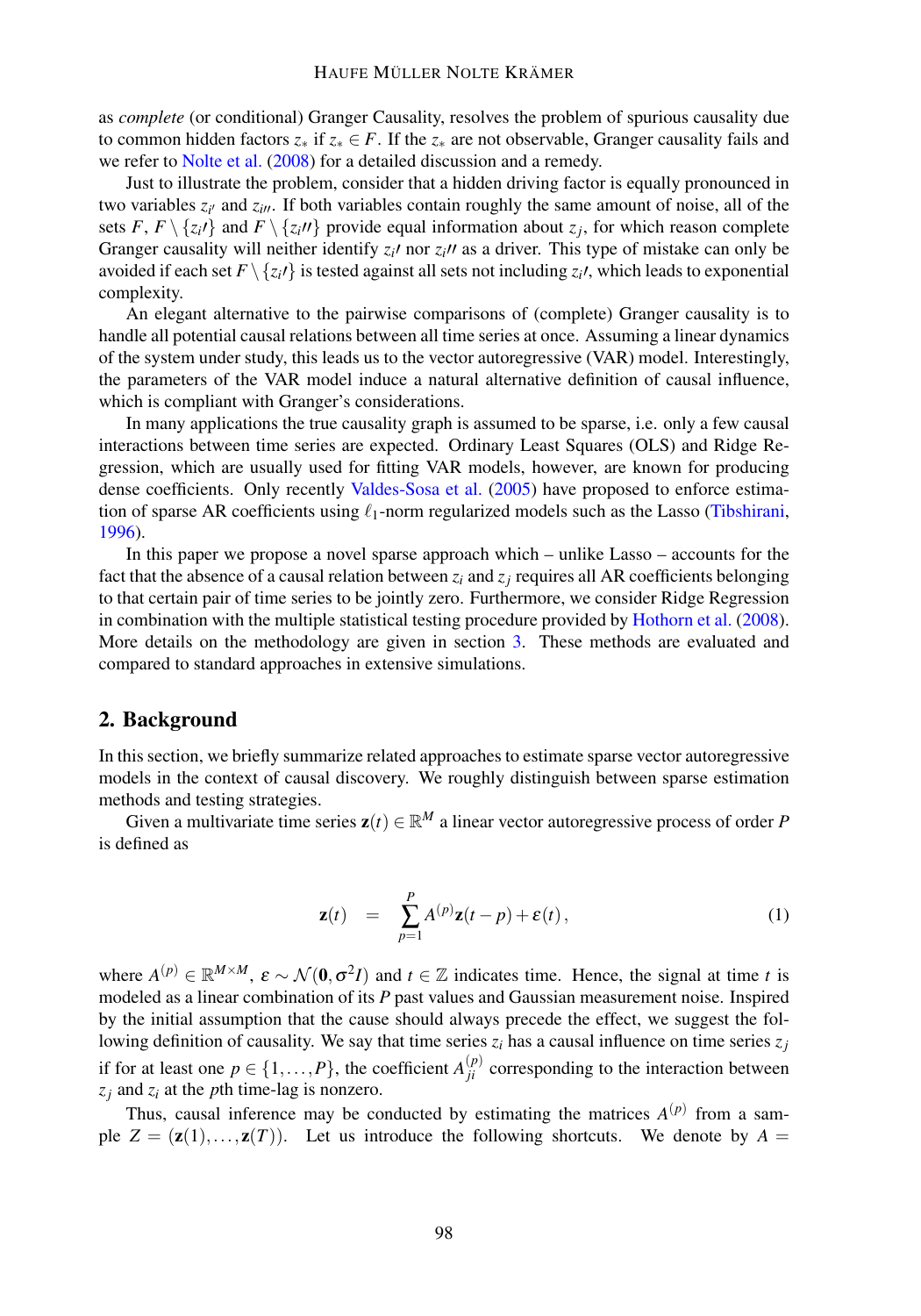$(A^{(1)},...,A^{(P)})$ <sup> $\perp$ </sup> the matrix of all VAR coefficients and set  $X = (Z_1,...,Z_P)$ ,  $Y = Z_0$ ,  $Z_p =$  $(\mathbf{z}(P+1-p),..., \mathbf{z}(T-p))$ <sup>'</sup>. Here vec $(\cdot)$  denotes the vectorization operation.

#### 2.1 Sparsity

Probably the most straightforward way to estimate a sparse VAR is to use  $\ell_1$ -regularization on the set of coefficients,

$$
\widehat{A}^{\text{lasso}} = \arg\min_{A} \|\text{vec}(XA - Y)\|_2^2 + \lambda \|\text{vec}(A)\|_1, \ \lambda \ge 0.
$$

Recently, [Valdes-Sosa et al.](#page-8-0) [\(2005\)](#page-8-0) proposed a combination of VAR-estimation and the Lasso [\(Tibshirani,](#page-8-1) [1996\)](#page-8-1). While [Valdes-Sosa et al.](#page-8-0) [\(2005\)](#page-8-0) only consider a VAR model of order 1, there have been extensions to higher orders (e.g. [Arnold et al.,](#page-7-3) [2007\)](#page-7-3). However, we note in the latter case, Lasso is not used on the VAR coefficients directly, but that the problem is transformed into the task of estimating partial correlation coefficients between time-lagged copies of the time series (see also [Opgen-Rhein and Strimmer,](#page-7-4) [2007\)](#page-7-4).

### 2.2 Testing

Just as in the case of sparse methods, it is often suggested to transform the regression task into the estimation of the matrix of partial correlation coefficients between time-lagged copies of the time series. While [Drton and Perlman](#page-7-5) [\(2008\)](#page-7-5) estimate the correlation matrix in an unregularized way, [Opgen-Rhein and Strimmer](#page-7-4) [\(2007\)](#page-7-4) propose a shrinkage estimator, which is superior in the case of high-dimensional data [\(Schäfer and Strimmer,](#page-7-6) [2005\)](#page-7-6). Afterwards, significant partial correlations are detected by controlling false discovery rates. While the latter approach is only tested for  $P = 1$ , it is straightforward to extend it to higher order VAR's.

## <span id="page-2-0"></span>3. Our Approach

In the following, we provide the details regarding the groupwise sparsity and the alternative testing strategy respectively.

#### <span id="page-2-2"></span>3.1 Ridge Regression and Multiple Testing

Under the assumption of Gaussian white noise it is natural to estimate the AR coefficients using regularized least squares, and probably the most straightforward way to do so is to use Ridge Regression,

<span id="page-2-1"></span>
$$
\widehat{A}^{\text{ridge}} = \underset{A}{\text{arg min}} \left\| \text{vec}(XA - Y) \right\|_{2}^{2} + \lambda \left\| \text{vec}(A) \right\|_{2}^{2} = (X^{\top}X + \lambda I)^{-1}X^{\top}Y, \lambda \ge 0. \tag{2}
$$

Thanks to the Ridge penalty, Eq. [2](#page-2-1) delivers solutions with small coefficients, which, however, are in general never exactly zero. In the strict sense of Granger, this corresponds to a fullyconnected dependency graph, rendering Ridge Regression an improper candidate for sparse causal recovery. On the other side, many of the estimated coefficients are expected to be nonsignificant. Hence, we propose a sparsification by means of statistical testing, where our approach is, in contrast to e.g. bootstrapping, to explicitly derive *p*-values.

From Eq. [2](#page-2-1) it is apparent that the estimation can be done independently for each column of *A*, and so does the testing. Let therefore  $\alpha_k$  denote the *k*th column of *A* and let  $y_k = (z_k(P+1),...,z_k(T))^{\top}$ . Neglecting the dependency of *X* and *Y*, the Ridge coefficients depend linearly on *Y*, we can conclude that under the null-hypothesis  $H_0$ :  $\alpha_k = 0$ ,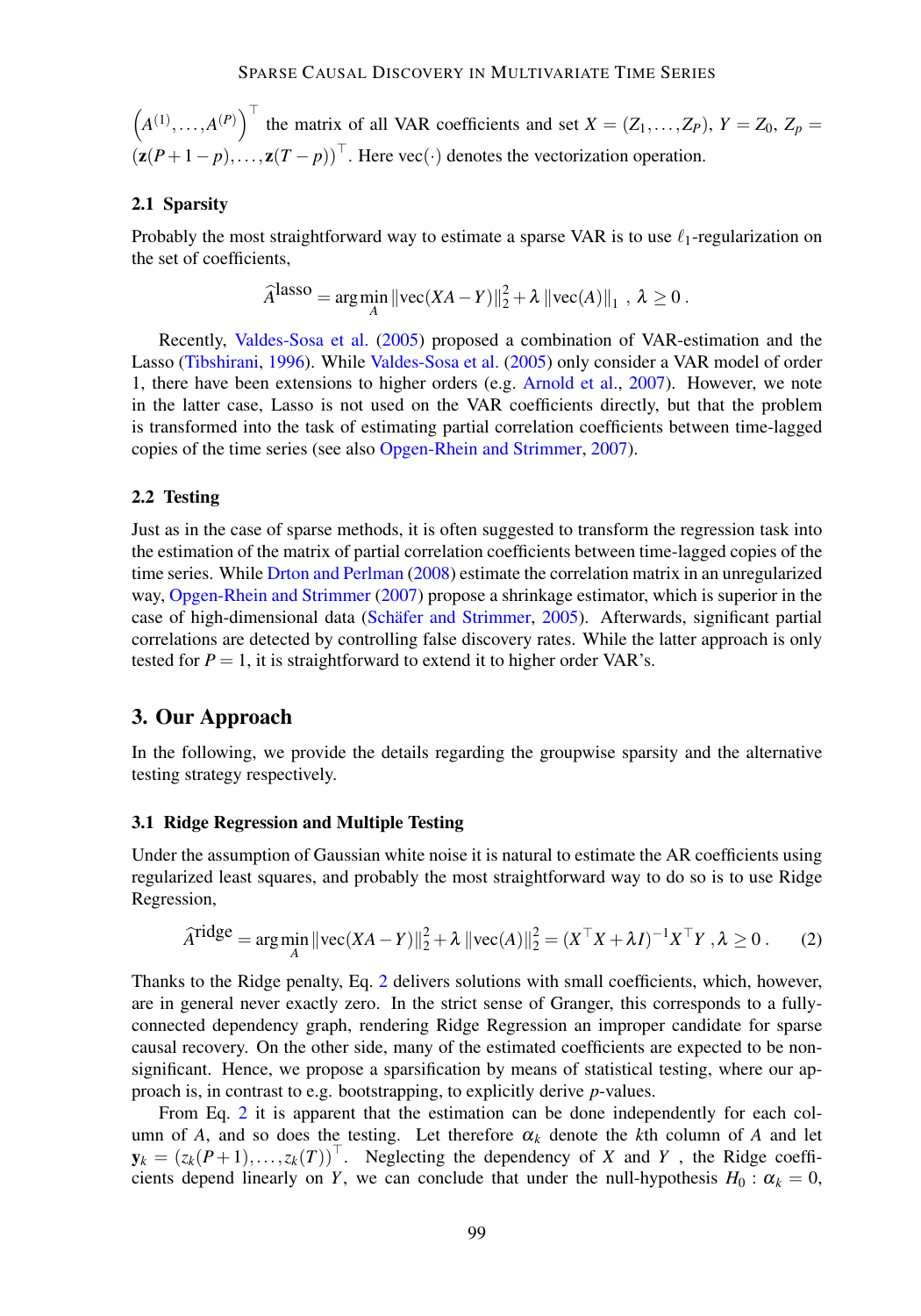we have  $\widehat{\alpha}_k \sim \mathcal{N}(\mathbf{0}, \sigma_k^2 \Sigma)$  with  $\Sigma = \left( X^\top X + \lambda I \right)^{-1} X^\top X \left( X^\top X + \lambda I \right)^{-1}$ . Furthermore, setting  $H = X(X^{\top}X + \lambda I)^{-1}X^{\top}$  an estimate of the model variance  $\sigma_k^2$  is given by

<span id="page-3-0"></span>
$$
\widehat{\sigma}_k^2 = \frac{\|\mathbf{y}_k - H\mathbf{y}_k\|^2}{\text{trace}\left((I - H)(I - H^\top)\right)}\,. \tag{3}
$$

Using Eq. [3](#page-3-0) we can now construct normalized test statistics  $\widetilde\alpha_{ik}=\widehat\alpha_{ik}/\sqrt{\sigma^2_k\Sigma_{ii}}$  which are jointly normally distributed with  $\widetilde{\alpha} \sim \mathcal{N}(\mathbf{0}, R)$  and  $R_{ij} := \sum_{ij} / \sqrt{\sum_{ii} \sum_{jj}}$ . Suppose we want to test all individual hypotheses  $H_{0,i}$ :  $\alpha_{ik} = 0$  simultaneously, then, according to [Hothorn et al.](#page-7-2) [\(2008\)](#page-7-2), the adjusted p-values are  $p_i = 1 - g(R, |\tilde{\alpha}_{ik}|)$ . We reject a hypothesis, if the *p*-value is below the predefined significance level  $γ$ . Here,

<span id="page-3-2"></span>
$$
g(R,t) = P\left(\max_{i}|\widetilde{\alpha}_{ik}| \leq t\right) = \int_{-t}^{t} \dots \int_{-t}^{t} \phi(\alpha_1, \dots, \alpha_{MP}) d\alpha_1 \dots d\alpha_{MP}
$$
(4)

and  $\phi(\alpha)$  is the density function of the multivariate normal distribution  $\mathcal{N}(0,R)$ .

#### 3.2 Group Lasso

Sparse causal discovery using Ridge Regression is a two-step procedure and may possibly suffer from the aggregation of assumptions that enter in each step. Direct estimation of sparse VAR coefficients (e.g. via Lasso) is therefore desirable, as this would allow omission of the multiple significance testing step. However, for higher order models, this approach is prone to selecting a different set of causal interactions for each of the *P* time lags. We here suggest that this behavior can be overcome by enforcing *joint sparsity* of the coefficient vectors that belong to a certain pair of time series. This corresponds to incorporating the prior belief that causal influences between time series are not restricted to only one particular time lag into the estimation. The positive effect of such modeling can be verified in Figure [1](#page-5-0) (see Section [4](#page-4-0) for more details).

The idea of imposing groupwise sparse coefficients leads to  $\ell_{1,2}$ -norm regularized regression also known as the *Group Lasso* [\(Yuan and Lin,](#page-8-2) [2006\)](#page-8-2), which has also applications in Multiple Kernel Learning [\(Bach et al.,](#page-7-7) [2004;](#page-7-7) [Sonnenburg et al.,](#page-8-3) [2006\)](#page-8-3) and the EEG/MEG inverse problem (e.g. [Haufe et al.,](#page-7-8) [2008\)](#page-7-8). The term  $\ell_{1,2}$ -norm stands here for an  $\ell_1$ -norm of a vector of  $\ell_2$ -norms. Our proposed objective is given by

<span id="page-3-1"></span>
$$
\widehat{A}^{\text{glasso}} = \underset{A}{\text{arg min}} \|\text{vec}(XA - Y)\|_2^2 \tag{5}
$$

s.t. 
$$
\left\| \left( A_{11}^{(1)}, \ldots, A_{MM}^{(P)} \right) \right\|_2 + \sum_{i \neq j} \left\| \left( A_{ij}^{(1)}, \ldots, A_{ij}^{(P)} \right) \right\|_2 \leq \kappa ,
$$
 (6)

This penalty leads to a groupwise variable selection, i.e. a whole block of coefficients is jointly zero. Note that the first term in Eq. [6](#page-3-1) penalizes all *MP* coefficients describing univariate relations. In this way, those coefficients are shrunk and hence, overfitting is avoided. Furthermore, we remark that it is also conceivable to to split the the whole estimation of *A* into *M* subproblems (as suggested in Subsection [3.1\)](#page-2-2), which is desirable in large-scale scenarios.

Eqs. [5](#page-3-1) and [6](#page-3-1) define a non-differentiable but convex optimization problem which can be solved in polynomial time by means of Second-order Cone Programming (SOCP). For problems with sparse expected structure, however, the optimization can be carried out much more efficiently using the results of [Roth and Fischer](#page-7-9) [\(2008\)](#page-7-9). By keeping a set of active coefficient groups, their algorithm needs to call the SOCP solver only for problem sizes far smaller than the original problem – leading to a considerable reduction of memory usage and computation time. In the experiments, we employ the active-set algorithm of [Roth and Fischer](#page-7-9) [\(2008\)](#page-7-9) in combination with a freely available SOCP solver [\(Sturm,](#page-8-4) [1999\)](#page-8-4).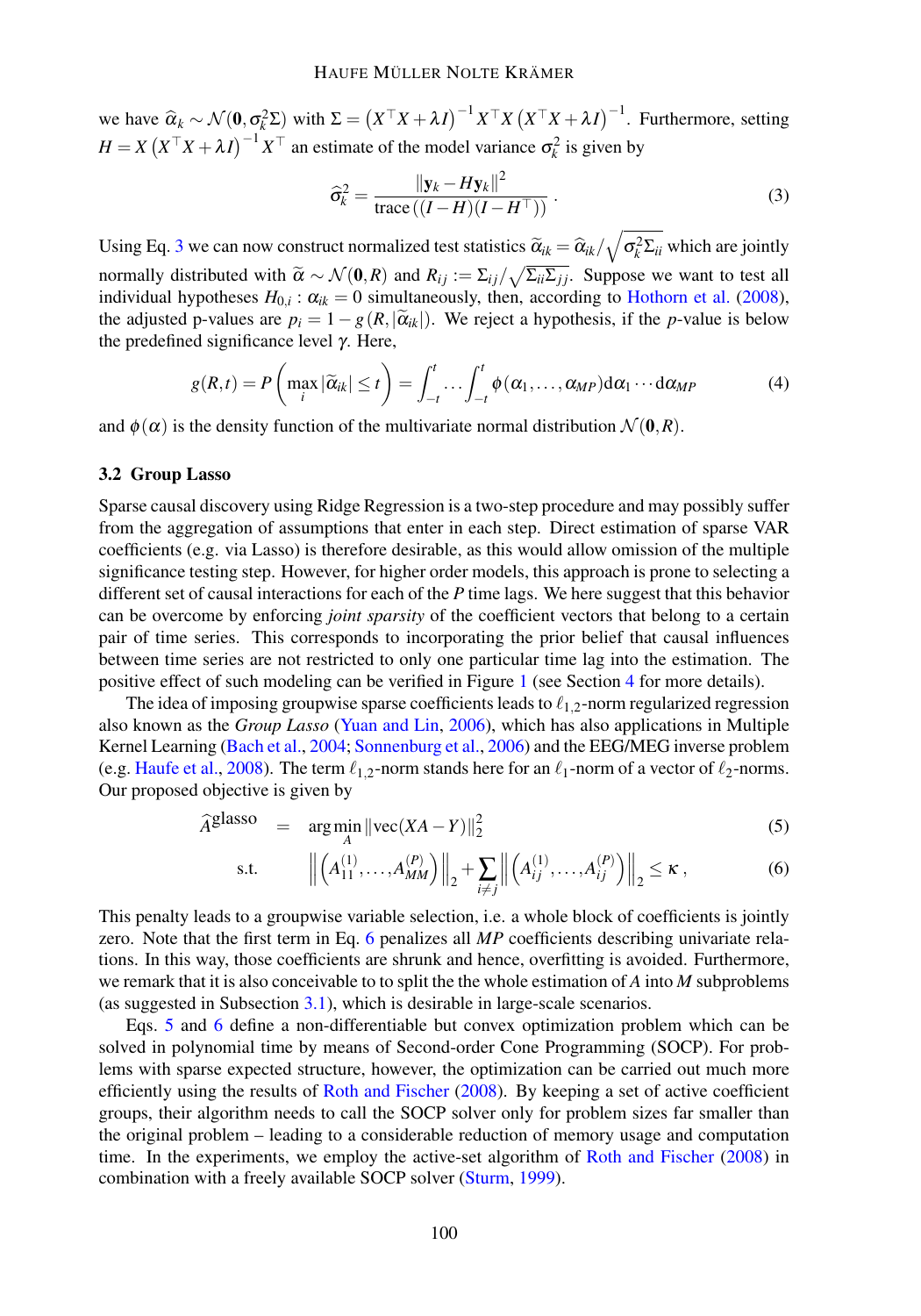# <span id="page-4-0"></span>4. Simulations

We conduct a series of experiments in which the causal structure of simulated data has to be recovered. We include the proposed groupwise sparse approach, standard Lasso, Ridge Regression with multiple testing and complete Granger Causality based on AR models in the comparison. All four approaches are applied both with and without knowledge of the true model order. In the latter case  $P = 10$  is chosen for the reconstruction. For all methods considered, it is also possible to estimate the model order *P*, e.g., via cross-validation.

#### 4.1 Setup

Each simulated data set consists of a multivariate time series with parameters  $M = 7$  and  $T = 1000$  that is generated by a random VAR process of order  $P = 5$  according to [1.](#page-1-0) The distribution of the noise component  $\varepsilon(t)$  is chosen to be the standard normal distribution. The VAR coefficients for all but 10 randomly chosen pairs of time series are set to zero, yielding exactly 10 causal interactions. The non-zero coefficients are drawn randomly from  $\mathcal{N}(0,0.04I)$ . Each set of VAR coefficients is tested for the stability of its induced dynamical system by looking at the eigenvalues of the corresponding transition matrix. Only coefficients leading to stable systems (i.e those with transition matrices with eigenvalues of at most 1) are accepted. We consider the following three types of problems, for each of which we created 10 instances: 1) no noise is added to the data generated by the VAR model 2) the data is superimposed by Gaussian noise of approximately the same strength, which is uncorrelated (white) both across time and sensors 3) the data is superimposed by mixed noise of approximately the same strength, which is generated as a random instantaneous mixture of *M* univariate AR processes of order 20. Note that in none of these cases the noise itself possesses a causal structure which would superimpose the true structure.

For measuring performance we consider Receiver Operating Characteristics (ROC) curves, which allow objective assessment of the performance in different regimes (e.g. very few false positives). As an additional measure of absolute performance we also calculate the Area Under Curve (AUC). ROC curves and AUC values are averaged across the 10 problem instances and standard errors are computed for AUC.

Complete Granger Causality is calculated using the Levinson-Wiggens-Robinson algorithm for fitting AR models [\(Marple,](#page-7-10) [1987\)](#page-7-10), which is available in the open Biosig toolbox [\(Schlögl,](#page-7-11) [2003\)](#page-7-11). For each pair of variables, the Granger score is calculated. The Granger score is standardized by dividing it by it's standard deviation as estimated by the jackknife. To obtain a ROC-curve, the standardized scores are threshold at different values, ranging from completely sparse to completely dense solutions.

The regularization parameter of Ridge Regression  $\lambda$  is chosen via 10-fold cross-validation (with respect to time-series prediction accuracy). For this value of  $\lambda$ , we derive the test statistics defined in Subsectio[n3.1.](#page-2-2) The multidimensional integrals in Eq. [4](#page-3-2) are computed using Monte Carlo sampling according to [Genz](#page-7-12) [\(1992\)](#page-7-12). ROC-curves are constructed by varying the significance level γ.

For Lasso and Group Lasso, solutions ranging from completely sparse to completely dense are obtained through variation of the regularizing constant  $\lambda$  and  $\kappa$  respectively.

#### 4.2 Results and Discussion

First, we illustrate the different behavior of the investigated methods in Figure [1.](#page-5-0) This example corresponds to the situation without noise and with known model order  $P = 5$ . The leftmost part of the Figure shows the true underlying causal structure. In the top we show the strength of the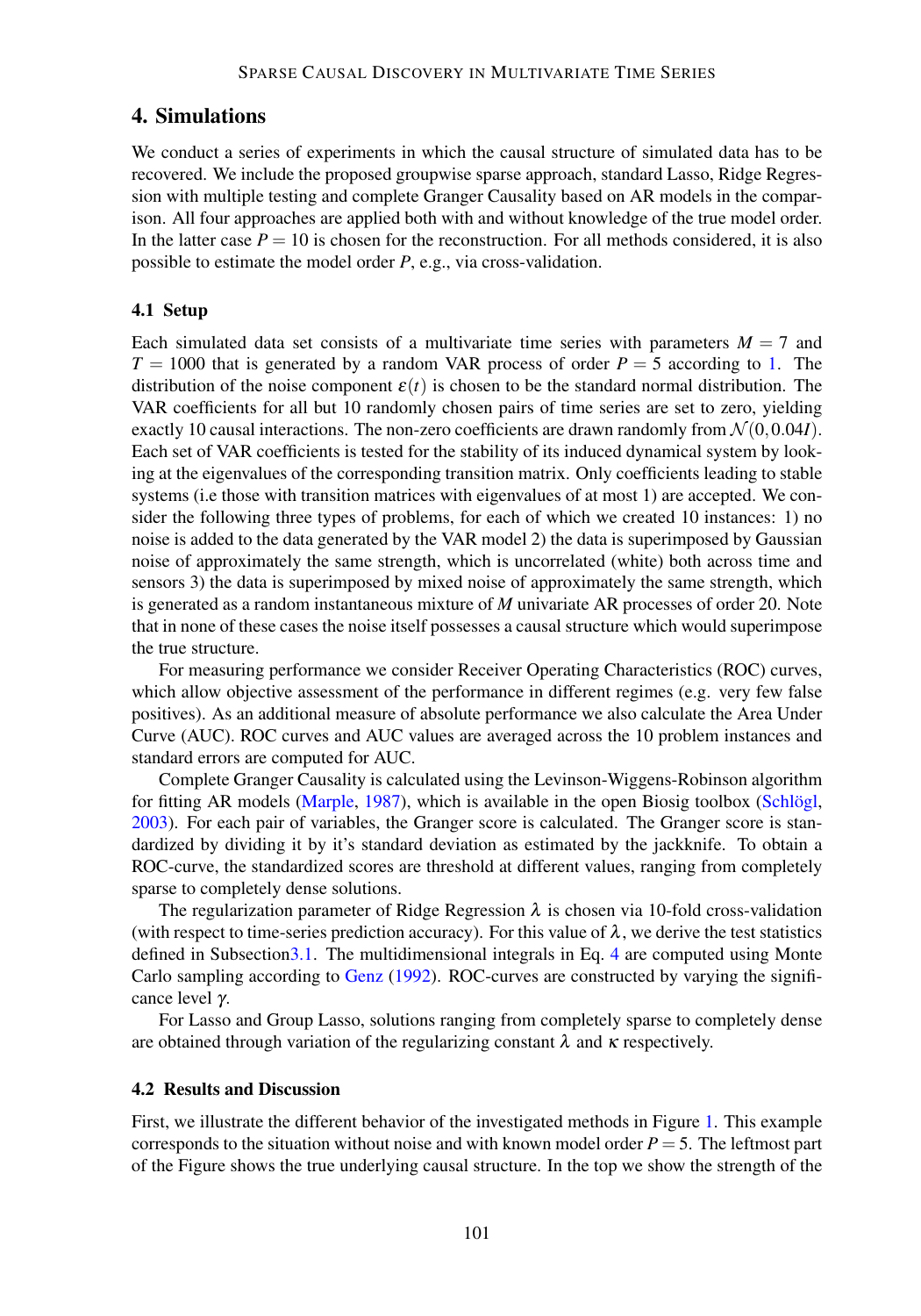generating AR coefficients belonging to each pair of variables. Following Granger, this defines the binary causal influence matrix in the bottom, where black boxes indicate causal interactions.

The reconstructions for the different methods are here based on a point estimate of the VAR coefficients, rather than the whole ROC curve. For Granger causality, this estimate is obtained by thresholding the standardized Granger score. A causal influence is defined to be significant, if the standardized score exceeds a threshold of 0.5. The regularizing constant of Ridge Regression, Lasso and Group Lasso is fixed using 10-fold cross-validation. Note that for the Lasso variants, this already determines the sparse causality structure. For Ridge Regression, we perform subsequent sparsification using a significance level of  $\gamma = 0.05$ .

We display the estimated binary influence matrices in the bottom row of Figure [1.](#page-5-0) In the top row, we also show for the sake of comprehensibility the quantities these matrices are derived from by means of thresholding. In cases of Lasso and Group Lasso these quantities are simply the estimated AR coefficients and the threshold is zero (the machine precision). For Ridge Regression we depict the negative logarithmic p-values derived from the AR coefficients, while for complete Granger causality the standardized Granger score is shown.



<span id="page-5-0"></span>Figure 1: Simulated causal influence matrix and estimates according to Granger Causality, Ridge Regression, Lasso and Group Lasso. In the top row the generating AR coefficients and their Lasso/Group Lasso estimates are shown, as well as the p-values derived from Ridge Regression and the (complete) Granger-score. The bottom row depicts the binarized causal influence matrices.

Table [1](#page-6-0) summarizes the AUC scores obtained in the experiments described above. The complementing ROC curves are shown in Figure [2.](#page-6-1) In short it can be stated that Group Lasso and Ridge Regression outperform their competitors in all scenarios, although not always significantly. While Ridge Regression performs slightly better than Group Lasso in the noiseless condition, Group Lasso has a clearly visible yet insignificant advantage over all methods in the white noise setting. Under the influence of mixed noise Ridge Regression and Group Lasso are on par. Note furthermore that the ROC curve for Lasso is below the ROC curve of Group Lasso, which shows that Lasso tends to be too dense. Interestingly, knowledge of the true model order hardly provided any significant advantage in our simulations.

## 5. Conclusion

We presented a novel approach for causal discovery in multivariate time series which is based on the Group Lasso. As an alternative we also discussed Ridge Regression with subsequent multiple testing according to [Hothorn et al.](#page-7-2) [\(2008\)](#page-7-2) which is also novel in the context of VAR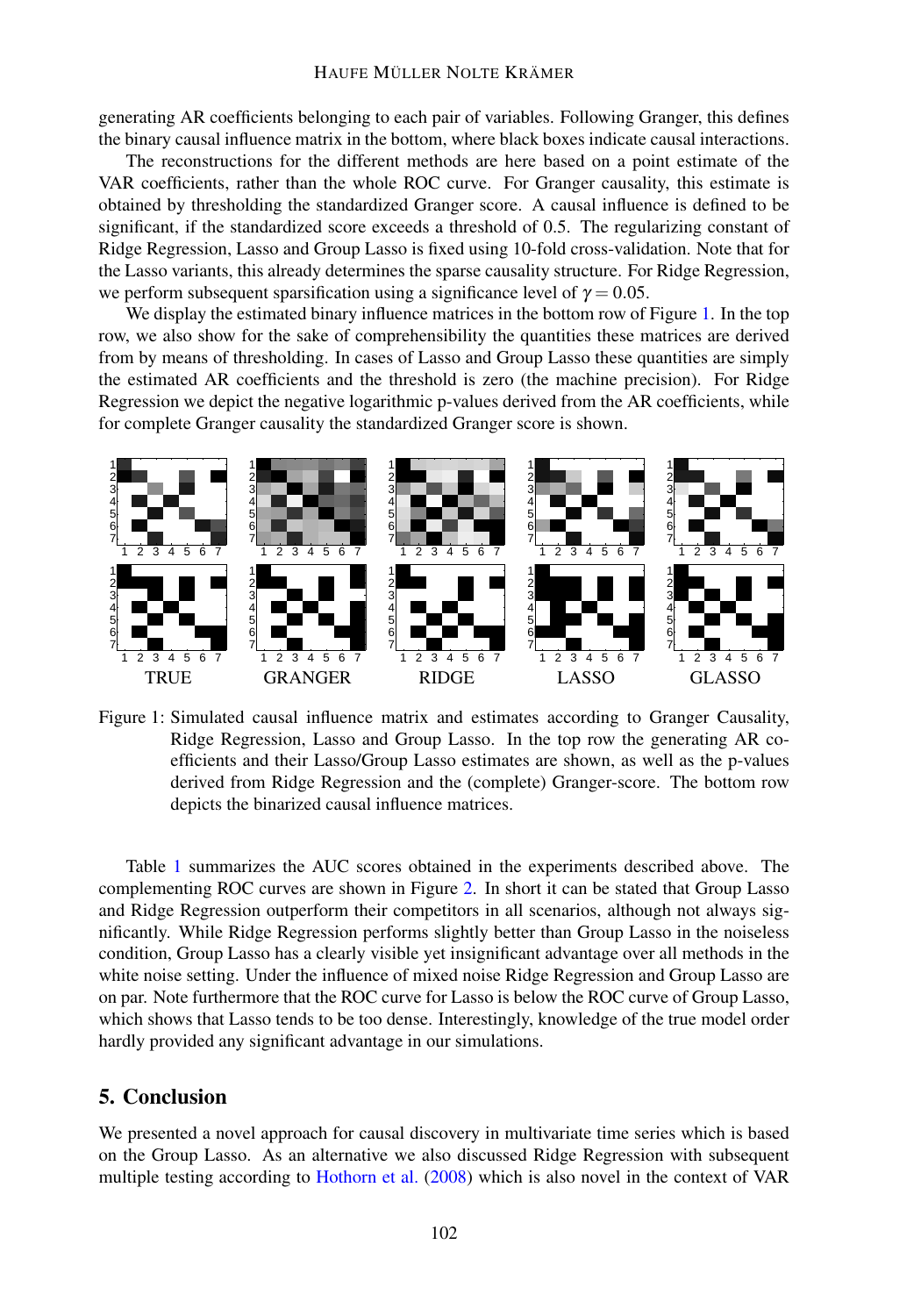

<span id="page-6-1"></span>Figure 2: Average ROC curves of Granger Causality (red), Ridge Regression (green), Lasso (blue) and Group Lasso (black) in three different noise conditions and for two different model orders.

|          |                    | <b>GRANGER</b>  | <b>RIDGE</b>    | LASSO           | <b>GLASSO</b>   |
|----------|--------------------|-----------------|-----------------|-----------------|-----------------|
| $P = 5$  | NO NOISE           | $0.991 + 0.004$ | $1.000 + 0.000$ | $0.996 + 0.002$ | $0.997 + 0.002$ |
|          | <b>WHITE NOISE</b> | $0.910 + 0.023$ | $0.948 + 0.020$ | $0.941 + 0.021$ | $0.971 + 0.016$ |
|          | <b>MIXED NOISE</b> | $0.896 + 0.012$ | $0.928 + 0.010$ | $0.889 + 0.011$ | $0.926 + 0.012$ |
| $P = 10$ | NO NOISE           | $0.980 + 0.005$ | $0.998 + 0.002$ | $0.996 + 0.002$ | $0.999 + 0.001$ |
|          | <b>WHITE NOISE</b> | $0.885 + 0.019$ | $0.958 + 0.012$ | $0.948 + 0.013$ | $0.979 + 0.005$ |
|          | <b>MIXED NOISE</b> | $0.893 + 0.013$ | $0.931 + 0.015$ | $0.861 + 0.014$ | $0.931 + 0.007$ |

<span id="page-6-0"></span>Table 1: Average AUC scores and standard errors of Granger Causality, Ridge Regression, Lasso and Group Lasso in three different noise conditions and for two different model orders. Entries with significant superior score are highlighted.

modeling. Both approaches were shown to outperform standard methods in simulated scenarios. Future research will aim at applying our techniques to real-world problems. Given that the sparsity assumption is correct, our Group Lasso approach should be able to handle much larger problems than the ones that were considered here by 1) splitting the problem into *M* independent subproblems and 2) using the active set solver of [Roth and Fischer](#page-7-9) [\(2008\)](#page-7-9) in combination with strong regularization that ensures staying in the sparse regime. We expect that this will allow large-scale applications such as the estimation of cerebral information flow from functional Magnetic Resonance Tomography (fMRI) recordings to benefit from the improved accuracy of our approach.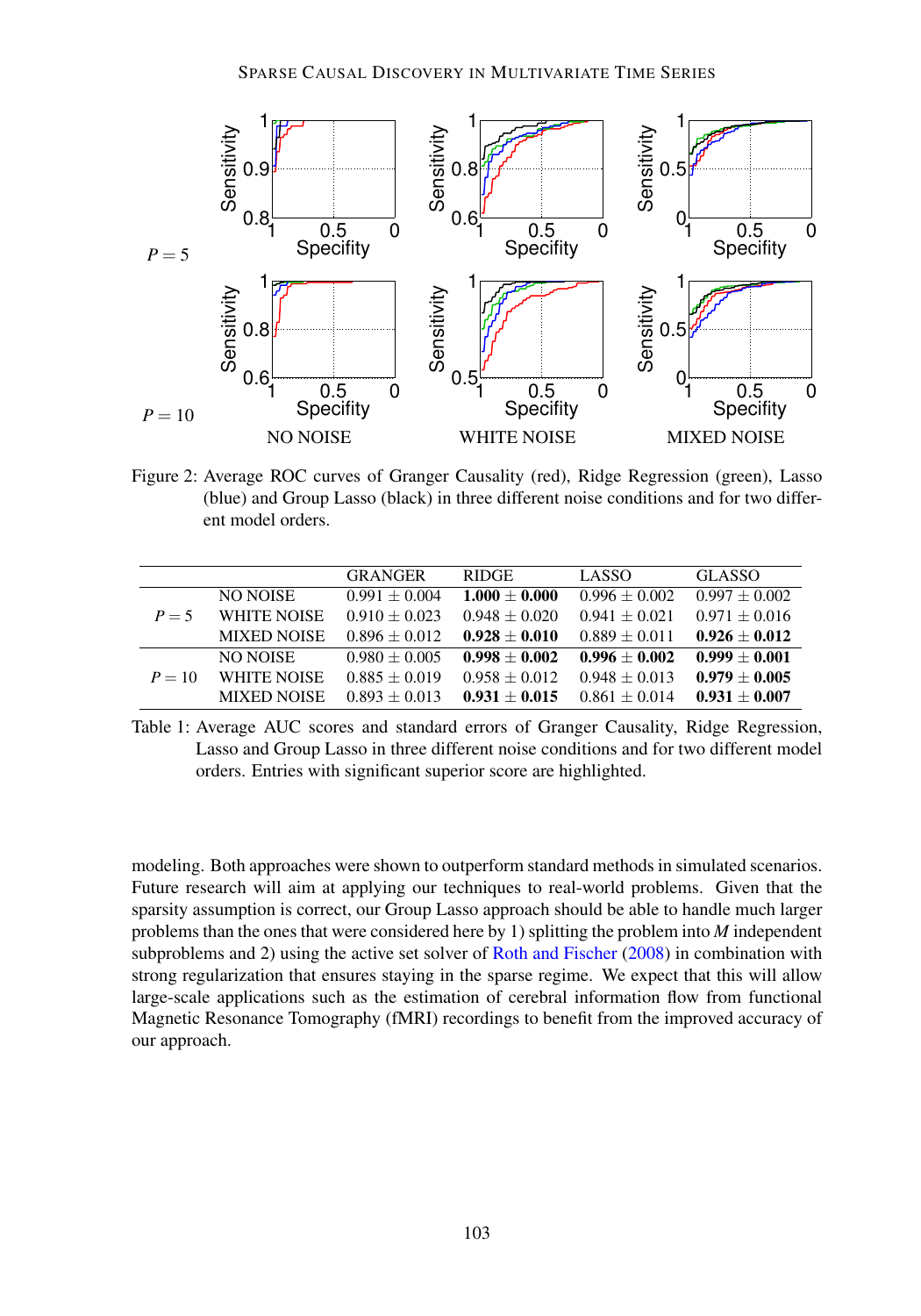# Acknowledgments

This work was supported in part by the German BMBF (FKZ 01GQ0850, 01-IS07007A and 16SV2234) and the FP7-ICT Programme of the European Community under the PASCAL2 Network of Excellence, ICT-216886. We thank Thorsten Dickhaus for discussions.

# References

- <span id="page-7-3"></span>A. Arnold, Y. Liu, and N. Abe. Temporal Causal Modeling with Graphical Granger Methods. In *Proceedings of the Thirteenth ACM SIGKDD International Conference on Knowledge Discovery and Data Mining*, pages 66–75, 2007.
- <span id="page-7-7"></span>F.R. Bach, G.R.G. Lanckriet, and M.I. Jordan. Multiple kernel learning, conic duality and the SMO algorithm. In *Proceedings of the Twenty-first International Conference on Machine Learning*, 2004.
- <span id="page-7-5"></span>M. Drton and M.D. Perlman. A SINful approach to Gaussian graphical model selection. *Journal of Statistical Planning and Inference*, 138(4):1179–1200, 2008.
- <span id="page-7-12"></span>Alan Genz. Numerical computation of multivariate normal probabilities. *Journal of Computational and Graphical Statistics*, 1:141–150, 1992.
- <span id="page-7-0"></span>C.W.J. Granger. Investigating causal relations by econometric models and cross-spectral methods. *Econometrica*, 37:424–438, 1969.
- <span id="page-7-8"></span>S. Haufe, V.V. Nikulin, A. Ziehe, K.-R. Müller, and G. Nolte. Combining sparsity and rotational invariance in EEG/MEG source reconstruction. *NeuroImage*, 42(2):726–738, 2008.
- <span id="page-7-2"></span>T. Hothorn, F. Bretz, and P. Westfall. Simultaneous Inference in General Parametric Models. *Biometrical Journal*, 3:346–363, 2008.
- <span id="page-7-10"></span>S.L. Marple. *Digital Spectral Analysis with Applications*. Prentice Hall, Englewood Cliffs, NJ, 1987.
- <span id="page-7-1"></span>G. Nolte, A. Ziehe, V.V. Nikulin, A. Schlögl, N. Krämer, T. Brismar, and K.R. Müller. Robustly Estimating the Flow Direction of Information in Complex Physical Systems. *Physical Review Letters*, 100(23):234101, 2008.
- <span id="page-7-4"></span>R. Opgen-Rhein and K. Strimmer. Learning causal networks from systems biology time course data: an effective model selection procedure for the vector autoregressive process. *BMC Bioinformatics*, 9, 2007.
- <span id="page-7-9"></span>V. Roth and B. Fischer. The Group Lasso for Generalized Linear Models: Uniqueness of Solutions and Efficient Algorithms. In *Proceedings of the 25th International Conference on Machine Learning*, pages 848 –855, 2008.
- <span id="page-7-6"></span>J. Schäfer and K. Strimmer. A Shrinkage Approach to Large-Scale Covariance Matrix Estimation and Implications for Functional Genomics. *Statistical Applications in Genetics and Molecular Biology*, 4:32, 2005.
- <span id="page-7-11"></span>A. Schlögl. BIOSIG - an open source software library for biomedical signal processing, http://BIOSIG.SF.NET, 2003.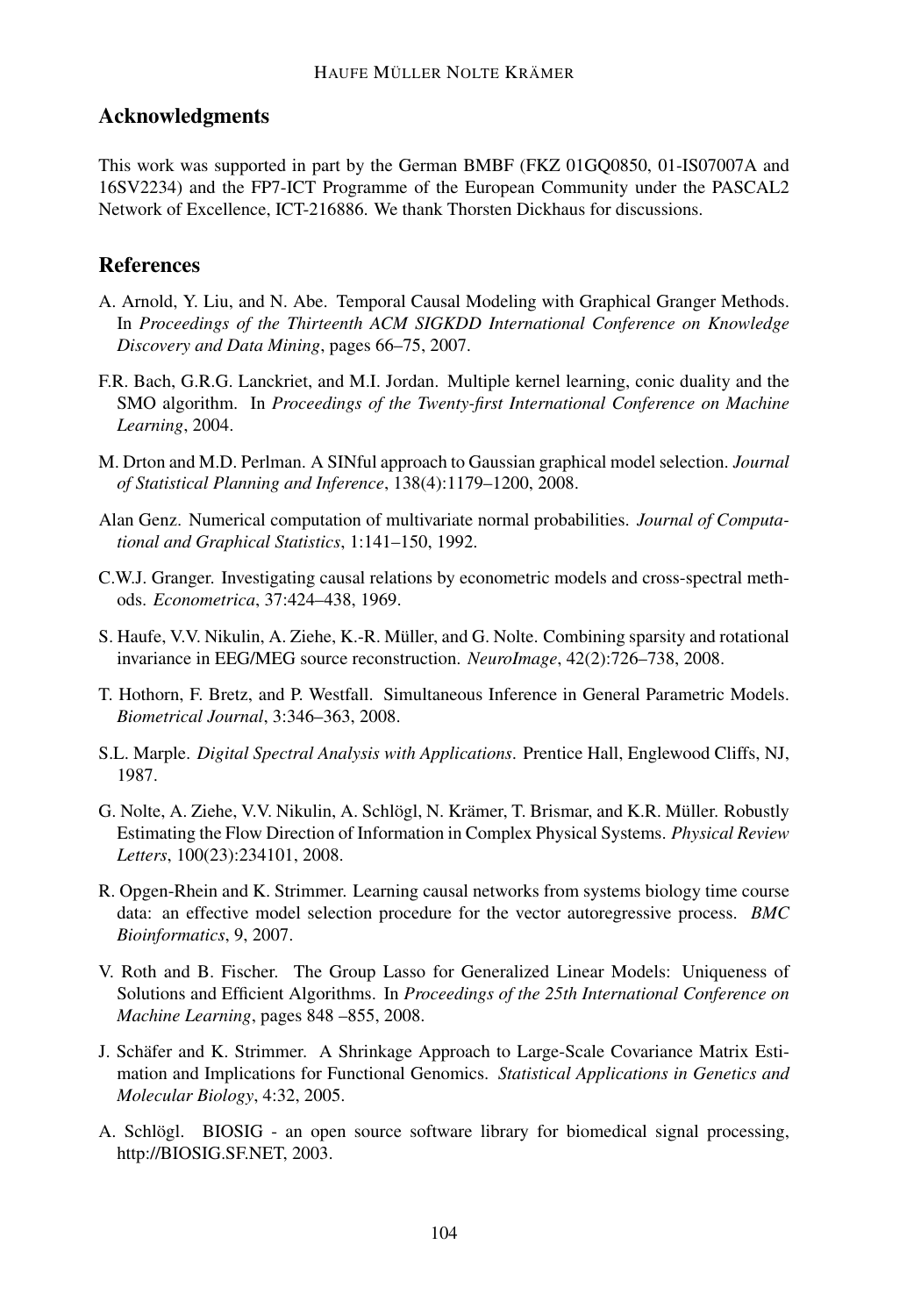- <span id="page-8-3"></span>S. Sonnenburg, G. Rätsch, C. Schäfer, and B. Schölkopf. Large Scale Multiple Kernel Learning. *The Journal of Machine Learning Research*, 7:1531–1565, 2006.
- <span id="page-8-4"></span>J.F. Sturm. Using SeDuMi 1.02, a MATLAB toolbox for optimization over symmetric cones. *Optimization Methods and Software*, 11–12:625–653, 1999.
- <span id="page-8-1"></span>R. Tibshirani. Regression shrinkage and selection via the lasso. *Journal of the Royal Statistical Society Series B*, 58:267–288, 1996.
- <span id="page-8-0"></span>P.A. Valdes-Sosa, J.M. Sanchez-Bornot, A. Lage-Castellanos, M. Vega-Hernandez, J. Bosch-Bayard, L. Melie-Garcia, and E. Canales-Rodriguez. Estimating brain functional connectivity with sparse multivariate autoregression. *Philosophical Transactions of the Royal Society B*, 360:969–981, 2005.
- <span id="page-8-2"></span>M. Yuan and Y. Lin. Model selection and estimation in regression with grouped variables. *Journal of the Royal Statistical Society Series B*, 68(1):49–67, 2006.